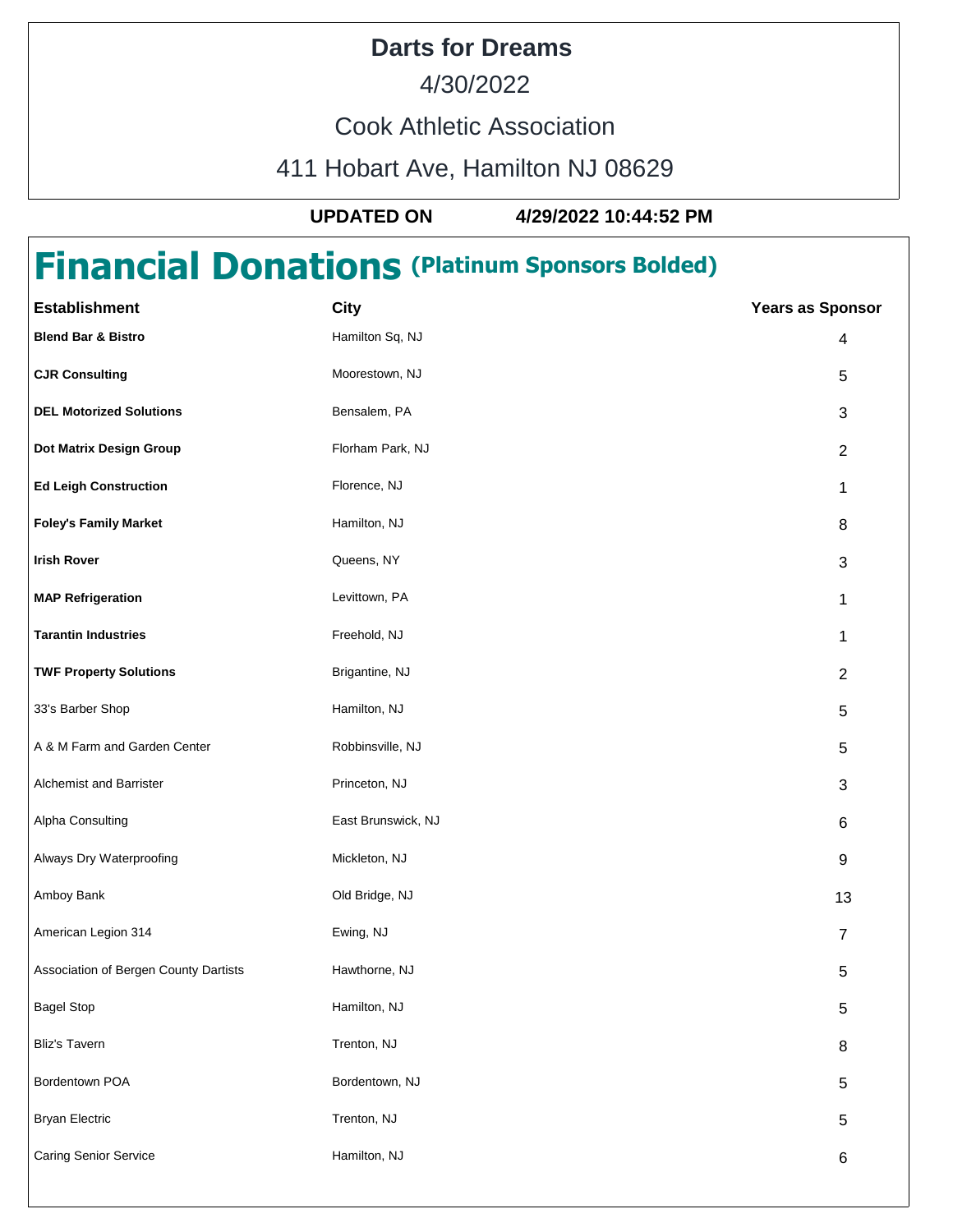| Central Jersey Risk Advisers     | Hamilton, NJ      | $\,6$          |
|----------------------------------|-------------------|----------------|
| Cerullo Fire Protection          | Rahway, NJ        | 14             |
| D'Angelo Sports                  | ,                 | 1              |
| Delhagen Plumbing                | Hamilton Sq, NJ   | $\sqrt{5}$     |
| <b>DPFL</b>                      | Valrico, FL       | 1              |
| <b>First Bank</b>                | Lawrenceville, NJ | 10             |
| Fucello's Custom Exhaust         | Trenton, NJ       | 6              |
| Hamilton Elks                    | Hamilton, NJ      | $\overline{2}$ |
| Hamilton Pet Meadow              | Hamilton, NJ      | 13             |
| It's Nutts                       | Titusville, NJ    | $\overline{7}$ |
| Kennedy's                        | Trenton, NJ       | $\overline{7}$ |
| <b>Marty's Place</b>             | Trenton, NJ       | 17             |
| Matt's Auto Service              | Ewing, NJ         | 5              |
| Miller's Place                   | Ewing, NJ         | 6              |
| <b>MNO Dart Promotions</b>       | Mantua, NJ        | $\overline{7}$ |
| Mosquito Joe                     | Hamilton, NJ      | $\overline{2}$ |
| Nam Knights of America           | Yardville, NJ     | 6              |
| O'Brien's Drain Cleaning         | Langhorne, PA     | 5              |
| Olde English Dart League         | Philadelphia, PA  | 9              |
| Philadelphia Singles League      | Philadelphia, PA  | 3              |
| Philly - ASL                     | Philadelphia, PA  | 8              |
| Premier Asset Solutions LLC      | Mellville, NY     | 1              |
| Princeton Pike Internal Medicine | Lawrenceville, NJ | 9              |
| Quaker City English Dart League  | Philadelphia, PA  | 16             |
| Screws and Company, CPA          | Trenton, NJ       | 1              |
| <b>Single Step Strategies</b>    | Pittsburgh, PA    | $\overline{7}$ |
| <b>Surf Logistics</b>            | Lawrenceville, NJ | 1              |
| The Nottingham Tavern            | Hamilton, NJ      | 5              |
| The Rock Bar & Grill             | Clifton, NJ       | 3              |
| Thomas Friedman Realtor          | Robbinsville, NJ  | 1              |
| Twin Oaks Moving Company         | Wrightstown, NJ   | 10             |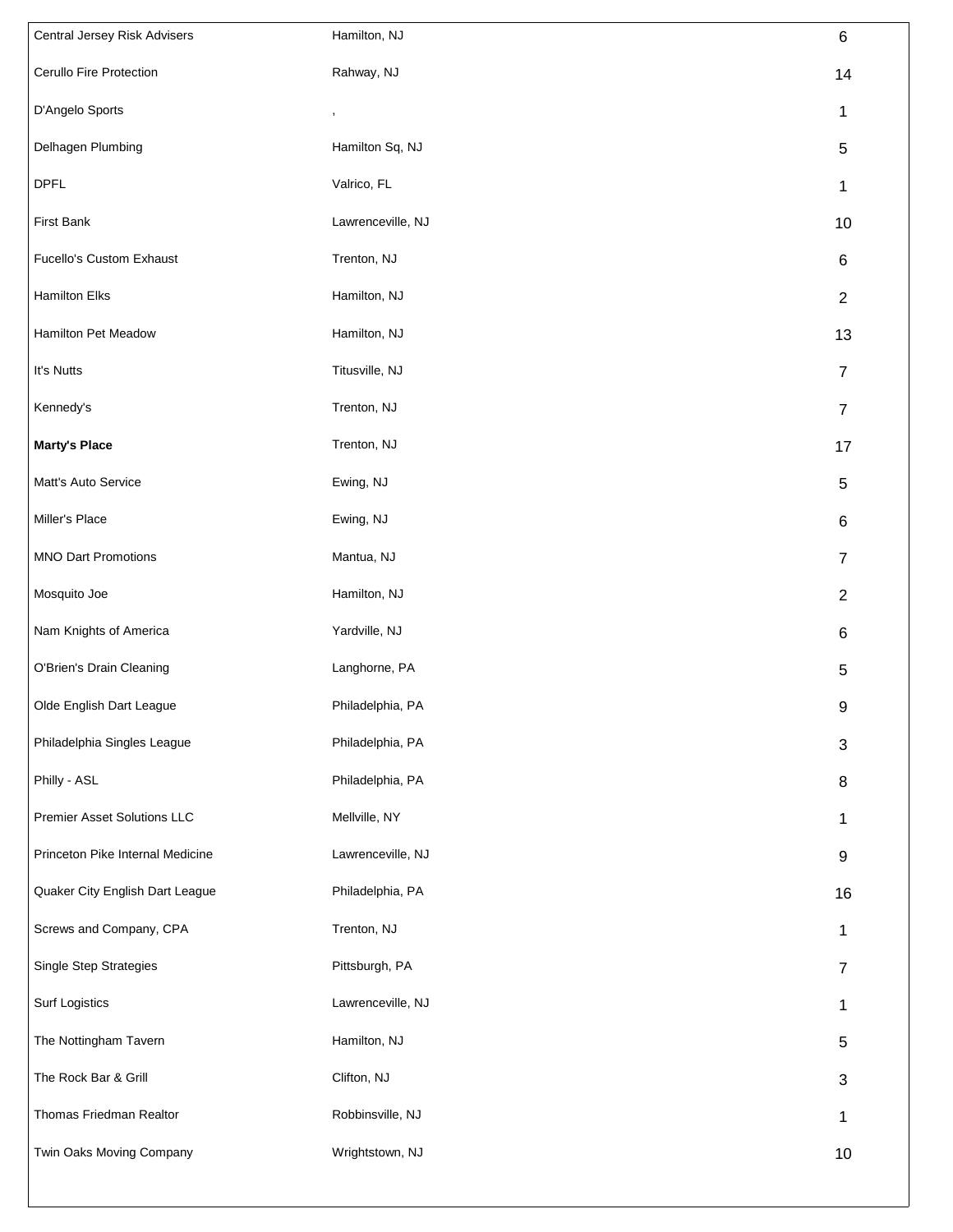| VFW Post 3022              | Lawrenceville, NJ      | 10 |
|----------------------------|------------------------|----|
| VFW Post 3525              | Hamilton, NJ           | 9  |
| W.O.P.E.D.L                | Philadelphia, PA       | 2  |
| West Windsor-Plainsboro EA | Princeton Junction, NJ |    |
| <b>World Logistics USA</b> | Allentown, NJ          |    |

## **Merchandise Donations**

|                                  |                     | <b>Auction</b><br><b>Silent Auction - High Bidder wins</b> | (B) Bundle<br>or Type | <b>Auction/Buy</b><br><b>Price or Prize</b><br><b>Number</b> |    | Year         |
|----------------------------------|---------------------|------------------------------------------------------------|-----------------------|--------------------------------------------------------------|----|--------------|
| <b>DartBrokers</b>               | Painfield, IL       | Fallon Sherrock Package                                    |                       | 100                                                          | 10 | 1            |
| Jersey Mike's Subs               | Princeton, NJ       | Party Box                                                  |                       | 40                                                           | 5  | 6            |
| <b>New York Giants</b>           | East Rutherford, NJ | 2011 10 Year Anniversary Embossed Fo<br>athall             |                       | 50                                                           | 5  | 16           |
| New York Jets                    | Florham Park, NJ    | <b>Embossed Team Football</b>                              |                       | 40                                                           | 5  | 11           |
| NJ Horror Con                    |                     | Autographed NJ Horror Con Poster                           |                       | 50                                                           | 5  | $\mathbf{1}$ |
| Philadelphia Flyers              | Philadelphia, PA    | Sean Coutierer Autographed Mini-Stick                      |                       | 40                                                           | 5  | 9            |
| Philadelphia Rock Gyms           | Oaks, PA            | 2 Tickets                                                  |                       | 60                                                           | 5  | $\mathbf{1}$ |
| Robert James Salon               | Hamilton Square, N  | 3 Massage Package                                          |                       | 100                                                          | 10 | 4            |
| Seva Yoga                        | Yardley, PA         | 2 x Yoga Packages                                          |                       | 100                                                          | 5  | 1            |
| The New Jersey Renaissance Faire | Bordentown, NJ      | Family 4 pack of tickets                                   |                       | 50                                                           | 5  | 5            |
| Tri-State Memoribilia            | Marlton, NJ         | Harold Carmichael Framed Photo                             |                       | 80                                                           | 5  | 6            |
| Cobblestone Creek Country Club   | Lawrenceville, NJ   | Foursome + Carts. Weekdays + Caddie Golf<br>roquirod       |                       | 300                                                          | 20 | 1            |
| <b>Trenton Country Club</b>      | West Trenton, NJ    | Foursome + Carts. Weekdays + Caddie Golf<br>roquirod       |                       | 250                                                          | 20 | 3            |
|                                  |                     | Steve Carlton Auto Jersey - RED                            | Sports                | 75                                                           | 5  |              |
|                                  |                     |                                                            |                       |                                                              |    |              |
|                                  |                     | <b>Ultra Raffle</b><br>Purple Tickets, \$10 Each           | (B) Bundle<br>or Type | <b>Auction/Buy</b><br><b>Price or Prize</b><br><b>Number</b> |    | Year         |
|                                  |                     | <b>Timeshare Vacation</b>                                  | <b>Great Stuff</b>    |                                                              | 9  |              |
|                                  |                     | Liquor Basket                                              | Liquor Basket         |                                                              | 3  |              |
| <b>RiverHorse Brewing</b>        | Ewing, NJ           | 2 Cases of Beer                                            | (B) Liquor Basket     |                                                              |    | 8            |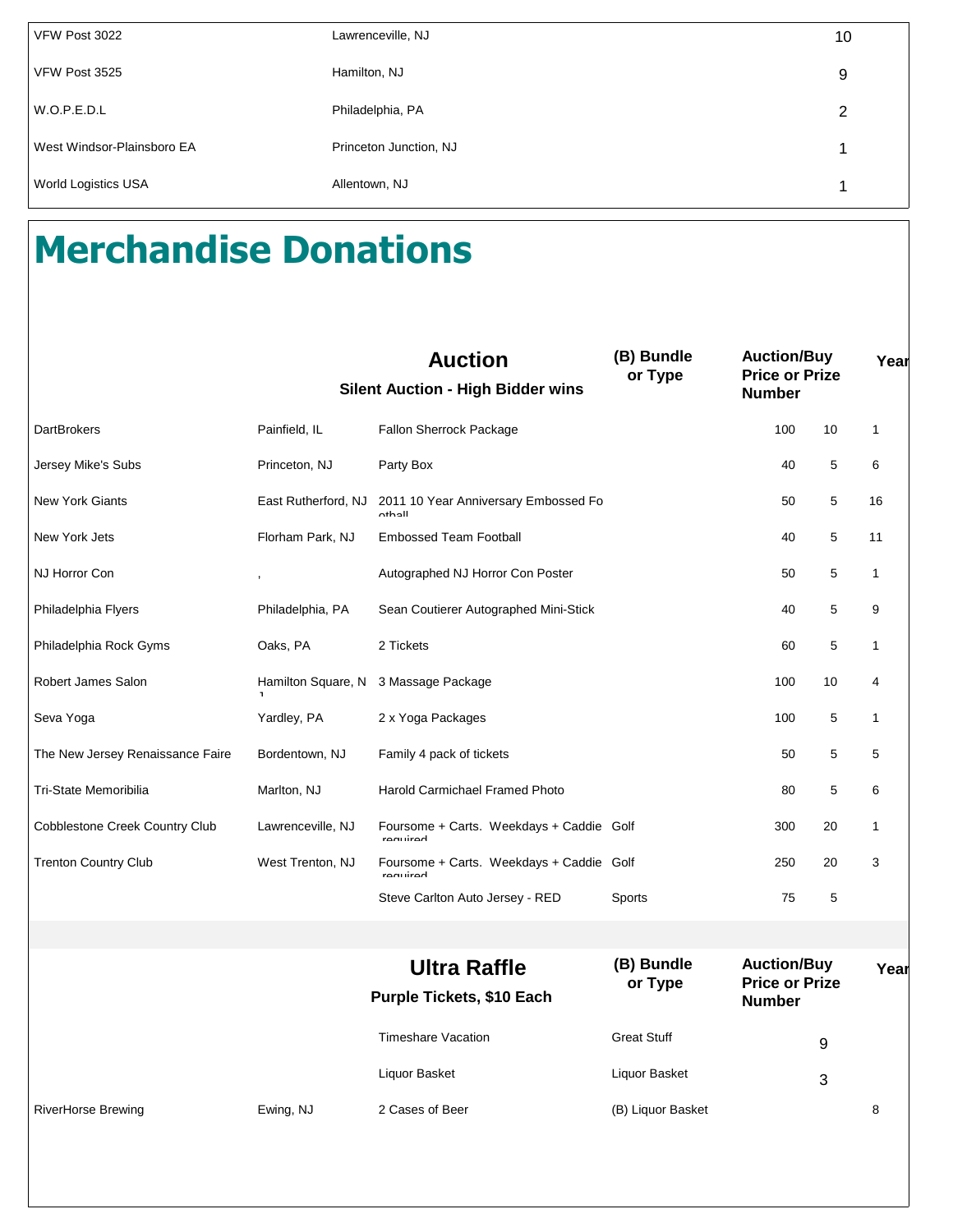|                             |                          | <b>Premium Raffle</b><br>Gold Tickets: \$5 each, 10/\$40, 25/\$60 | (B) Bundle<br>or Type | <b>Auction/Buy</b><br><b>Price or Prize</b><br><b>Number</b> | Year |
|-----------------------------|--------------------------|-------------------------------------------------------------------|-----------------------|--------------------------------------------------------------|------|
|                             |                          | Amazon \$100 GC                                                   |                       | 66                                                           |      |
|                             |                          | Target \$100 GC                                                   |                       | 61                                                           |      |
| <b>Bottelsen</b>            | Santa Maria, CA          | HammerHead XtremeGTPlus                                           |                       | 36                                                           | 12   |
| <b>Break for Darts</b>      | Plainfield, IL           | Velocity Eric Blacklegdge Darts 22g                               |                       | 40                                                           | 5    |
| <b>Break for Darts</b>      | Plainfield, IL           | Autographed Trevor Bubolt Darts 22g                               |                       | 21                                                           | 5    |
| <b>Break for Darts</b>      | Plainfield, IL           | Velocity George Daniels Darts 22g                                 |                       | 41                                                           | 5    |
| <b>BullsEye Dart Supply</b> | Philadelphia, PA         | Dart World Sharpshooter 26 g Steel Tip                            |                       | 38                                                           | 13   |
| <b>Burlington Chevrolet</b> | Burlington, NJ           | VIP Gift Package (Oil Change/Tire Rotat<br>in n/D                 |                       | 58                                                           | 1    |
| Cosmo Darts                 | Toon-City Ehime, J<br>D  | Andy Boulton Darts 23g                                            |                       | 20                                                           | 12   |
| Cosmo Darts                 | Toon-City Ehime, J       | Paula Murphy Darts 22.9g                                          |                       | 19                                                           | 12   |
| Dart World Inc              | Lynn, MA                 | Max L-80                                                          |                       |                                                              | 12   |
| Dart World Inc              | Lynn, MA                 | Voltek 9.0 23 g Steel                                             |                       | 34                                                           | 12   |
| Dirty Jersey Darts          | Clifton, NJ              | Football Darts Dartboard                                          |                       | 67                                                           | 4    |
| Dirty Jersey Darts          | Clifton, NJ              | Corona Vision Light                                               |                       | $\overline{7}$                                               | 4    |
| Dirty Jersey Darts          | Clifton, NJ              | Joey Lynaugh Autographed Darts                                    |                       | 15                                                           | 4    |
| Dorney Park                 |                          | 2 Tickets                                                         |                       | 59                                                           | 1    |
| Logan Inn                   | New Hope, PA             | \$100 GC                                                          |                       | 80                                                           | 6    |
| Montco Metals               | Cherry Hill, NJ          | 4 Phillies tix (S321) w/ Parking (NYM 8/2<br>UV.                  |                       | 49                                                           | 1    |
| Montco Metals               | Cherry Hill, NJ          | 4 Phillies tix (S321) w/ Parking (LAD 5/2<br>4 <sub>1</sub>       |                       | 50                                                           | 1    |
| Puma Darts                  | Katikati, NZ             | Shot! Makoto 22g Steel Tip                                        |                       | 35                                                           | 4    |
| Red Dragon Darts            |                          | Vincent Vander Voort Autographed 25 g<br>Ctool Dorto              |                       | 16                                                           | 2    |
| Red Dragon Darts            |                          | Steve Beaton Autographed 26g Steel D<br>n <sub>th</sub>           |                       | 17                                                           | 2    |
| Tri-State Memoribilia       | Marlton, NJ              | Met Life Framed Photo                                             |                       | 55                                                           | 6    |
| Tri-State Memoribilia       | Marlton, NJ              | Jordan Spector "Broad St Boys" Canvas                             |                       | 54                                                           | 6    |
| Yardley Beer Company        |                          | 10 Cases of Beer - "The Beer Tower"                               |                       | 10                                                           | 1    |
| Jenkinsons Boardwalk        | Pt Pleasant Beach,<br>NH | 1 Family (5 ppl) Day Pass                                         | Attractions           | 11                                                           | 1    |
|                             |                          | GDB Dan Burk Darts 22g                                            | Darts                 | 27                                                           |      |
|                             |                          | Jeff Smith Autographed Jersey                                     | Darts                 | 5                                                            |      |
|                             |                          | Autographed CDC 16 Continental Cup                                | Darts                 | 4                                                            |      |
|                             |                          | Jake Taylor Autographed Darts 22g                                 | Darts                 | 18                                                           |      |
|                             |                          |                                                                   |                       |                                                              |      |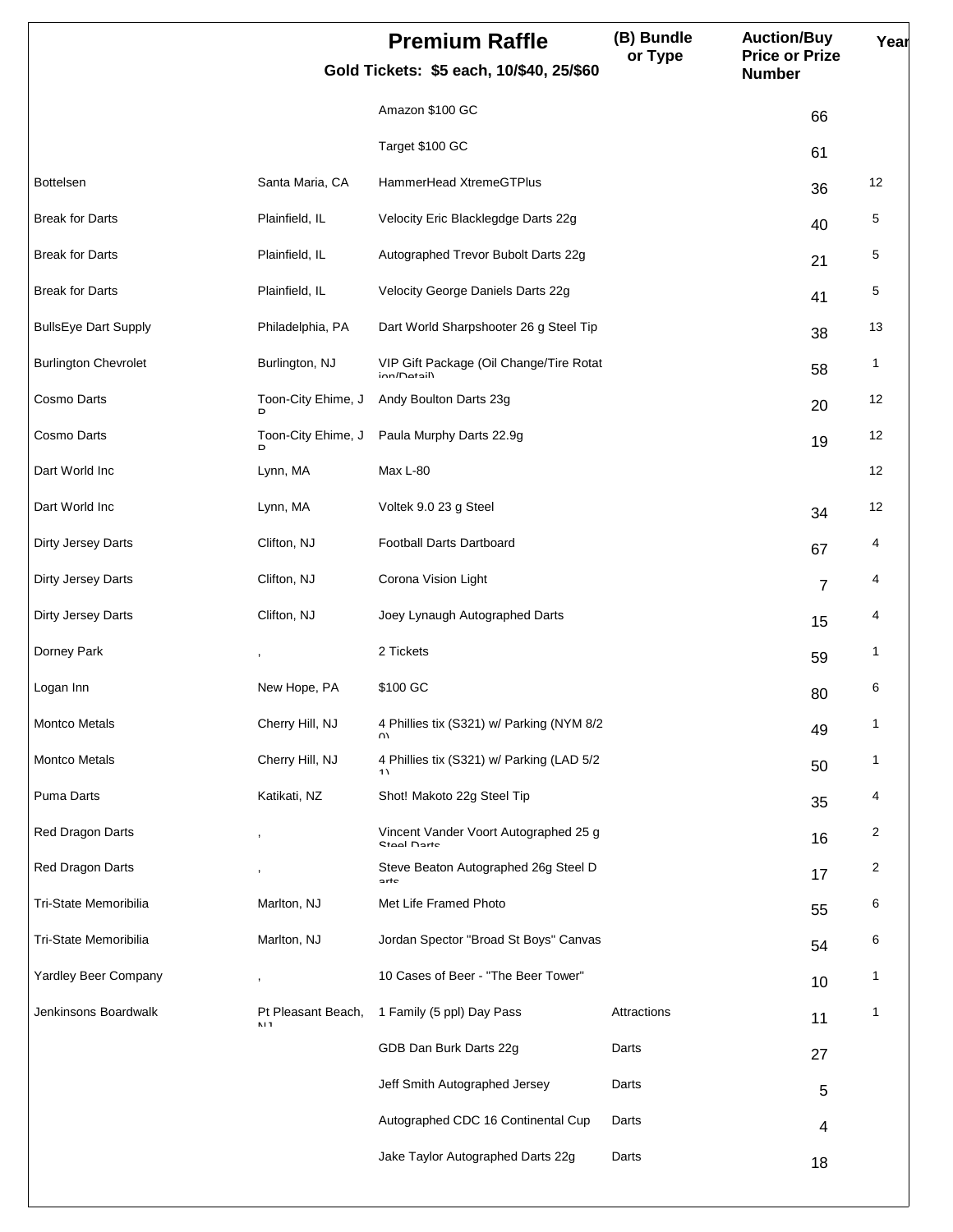| Chick-Fil-A                    | Lawrenceville, NJ | Gift Basket                                                       |                           |                                                              | 60             | 1    |
|--------------------------------|-------------------|-------------------------------------------------------------------|---------------------------|--------------------------------------------------------------|----------------|------|
| <b>Break for Darts</b>         | Plainfield, IL    | 2 Cameo Dart Cases                                                |                           |                                                              | 44             | 5    |
| <b>Boro Market</b>             | Pennington, NJ    | 2 x \$50 GC                                                       |                           |                                                              | 77             | 8    |
| <b>Blue Danube</b>             | Trenton, NJ       | 2 x \$50 GC                                                       |                           |                                                              | 83             | 1    |
|                                |                   | <b>Basket Raffle</b><br>White Tickets: \$3 each, 10/\$20, 25/\$40 | (B) Bundle<br>or Type     | <b>Auction/Buy</b><br><b>Price or Prize</b><br><b>Number</b> |                | Year |
| <b>BullsEye Dart Supply</b>    | Philadelphia, PA  | Shot 6 Series 18g Soft Tip                                        | (B) Shot! Soft Tip Bundle |                                                              | 37             | 13   |
|                                |                   | Harrows Rapide 25g                                                | (B) Rapide Package        |                                                              | 42             |      |
| The Dart Guys                  |                   | <b>Trinidad Dart Case</b>                                         | (B) Rapide Package        |                                                              | 42             | 1    |
|                                |                   | Wilber Montgomery Autographed Jersey Sports                       |                           |                                                              | 53             |      |
|                                |                   | Reggie Jackson Autographed Jersey                                 | Sports                    |                                                              | 51             |      |
|                                |                   | Doc Gooden Autographed Jersey                                     | Sports                    |                                                              | 52             |      |
| Wegmans                        | Princeton, NJ     | \$100 GC                                                          | Shopping                  |                                                              | 62             | 14   |
|                                |                   | Wegmans \$100 GC                                                  | Shopping                  |                                                              | 62             |      |
|                                |                   | Johnny Walker Blue                                                | Other                     |                                                              | 6              |      |
|                                |                   | <b>Lottery Tickets</b>                                            | Other                     |                                                              | $\overline{2}$ |      |
|                                |                   | Grizzly 20 Cooler - Yuengling branded                             | Other                     |                                                              | 12             |      |
| Mercer County Parks Commission | Pennington, NJ    | Foursome of Golf at any MCPC course                               | Golf                      |                                                              | 47             | 12   |
|                                |                   | Winmau Blade 6                                                    | Darts Accessories         |                                                              | 8              |      |
|                                |                   | GDB Dave Walsh Darts 21g                                          | Darts                     |                                                              | 28             |      |
|                                |                   | Legend Kevin Painter Darts 22g                                    | Darts                     |                                                              | 39             |      |
|                                |                   | GDB Jason Watt Darts 22g                                          | Darts                     |                                                              | 25             |      |
|                                |                   | Flight Faction Matt Graff Barrels Only                            | Darts                     |                                                              | 33             |      |
|                                |                   | Legend Eric Bristow Darts 21g                                     | Darts                     |                                                              | 22             |      |
|                                |                   | Loxley Keith Deller "138" Darts 21g                               | Darts                     |                                                              | 30             |      |
|                                |                   | GDB Alex Spellman Darts 22g                                       | Darts                     |                                                              | 26             |      |
|                                |                   | GDB Jake Taylor Darts 22g                                         | Darts                     |                                                              | 24             |      |
|                                |                   | Mystery Grab Bag                                                  | Darts                     |                                                              | 56             |      |
|                                |                   | Mission Martin Lukeman Darts 23g                                  | Darts                     |                                                              | 31             |      |
|                                |                   | Mission Ritchie Edhouse Darts 21g                                 | Darts                     |                                                              | 29             |      |
|                                |                   | Shot! Roman Empire Ballista Darts 24g                             | Darts                     |                                                              | 23             |      |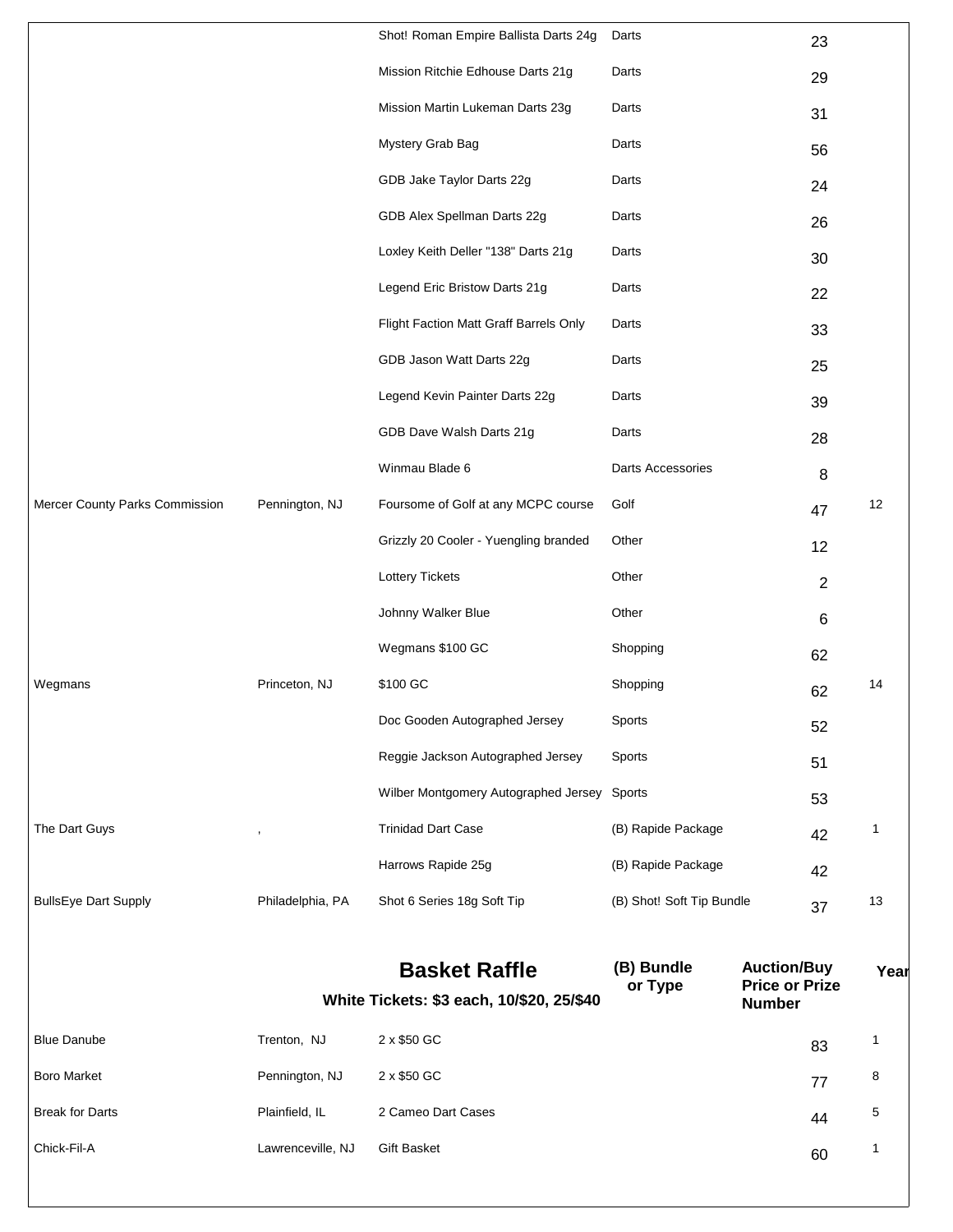| Cooper's Riverview               | Trenton, NJ        | 2 x \$50 GC                          | 71 | 1              |
|----------------------------------|--------------------|--------------------------------------|----|----------------|
| Cosmo Darts                      | Toon-City Ehime, J | Cosmo Clutch Duo with Accessories    | 45 | 12             |
| Craftsby_Mena                    | Philadelphia, PA   | \$50 GC                              | 68 | 1              |
| <b>CVS</b>                       |                    | \$50 GC                              | 63 | 5              |
| <b>Dick's Sporting Goods</b>     | Freehold, NJ       | \$50 GC                              | 64 | 5              |
| Dolce & Clemente                 | Robbinsville, NJ   | Italian Gift Basket                  | 86 | 4              |
| <b>Exploding Unicorn Designs</b> |                    | Round Artwork                        | 99 | $\overline{c}$ |
| Fire Beast Jerky                 | Philadelphia, PA   | 2 Sampler Packs                      | 92 | 1              |
| <b>Grind Train Perform</b>       | Hamilton, NJ       | Training Class and Swag Bag          | 84 | 1              |
| Hat Trick Vending                | Newark, DE         | CueSoul Flight/Shaft combos          | 57 | 1              |
| Horizon Darts                    | Kansas City, KS    | 22g Flux Darts                       | 32 | 10             |
| Icon Boutique                    | Bordentown, NJ     | \$50 GC                              | 91 | 1              |
| La Mezzaluna                     | Princeton, NJ      | \$50 GC                              | 74 | 10             |
| L-Style                          | ,                  | 6 Player Packs (Case/Flights/Shafts) | 46 | 2              |
| Marsilio's Kitchen               | Ewing, NJ          | 2 x \$25 GC                          | 89 | 10             |
| Matt's Auto Service              | Ewing, NJ          | 2 x Free Oil Change                  | 95 | 5              |
| Metro Grill                      | Ewing, NJ          | \$50 GC                              | 78 | 9              |
| Old York Designs                 |                    | Gift Basket                          | 98 | 1              |
| O'Neals Pub                      | Philadelphia, PA   | 2 x \$25 GC                          | 73 | 6              |
| Papa P's BBQ Sauces              | Terra Haute, IN    | 4 baskets of 4 homemade BBQ sauces   | 96 | 1              |
| Party Fair                       | Mercerville, NJ    | Girls Gift Basket                    | 88 | 5              |
| Party Fair                       | Mercerville, NJ    | Boys Gift Basket                     | 87 | 5              |
| Pennington Quality Market        | Pennington, NJ     | \$75 GC                              | 81 | 12             |
| PJ's Pancake House               | Robbinsville, NJ   | \$50 GC                              | 90 | 1              |
| Pocono Raceway                   | Long Pond, PA      | \$50 Pocono GC                       | 65 | 5              |
| Snap On Tools                    | Holland, PA        | 100th Anniversary Plier Set          | 94 | 5              |
| Snap On Tools                    | Holland, PA        | Snap On Crate w/ Accessories         | 93 | 5              |
| Stateside Vodka                  | ,                  | Gift Basket/ Sampler                 | 97 | 1              |
| Stop and Shop                    | Pennington, NJ     | 4 x \$25 GC                          | 69 | 7              |
| The Dart Craftsman               |                    | 2 x Dart Holders                     |    | 1              |
| Tortuga's Mexican Village        | Princeton, NJ      | 2 x \$50 GC                          | 75 | 2              |
| Tracey Levine Yoga               | ,                  | One Hour Private Yoga Session        | 82 | $\mathbf{1}$   |
|                                  |                    |                                      |    |                |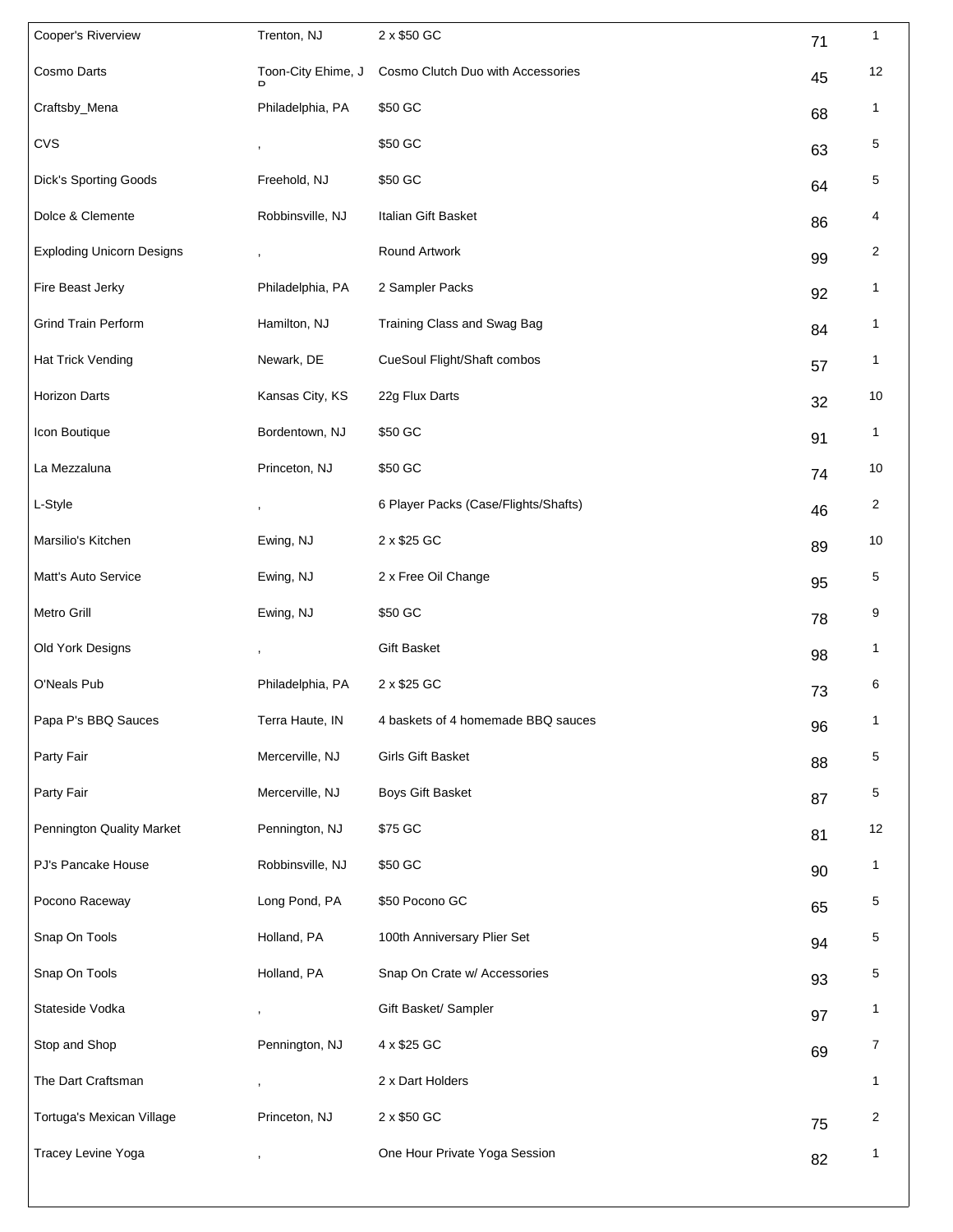|                              |                   | Edware DfD Dart Holder                          | Darts                     | 85                                          |                |
|------------------------------|-------------------|-------------------------------------------------|---------------------------|---------------------------------------------|----------------|
|                              |                   | Bull's 501 26g                                  | Darts                     | 43                                          |                |
|                              |                   | Darin Young Autographed Jersey                  | Darts Accessories         | 14                                          |                |
| <b>Bearded Dart Guy</b>      | Princeton, IN     | <b>Bearded Dart Guy Package</b>                 | Darts Accessories         | 13                                          | 1              |
|                              |                   | Avengers Poster on Canvas                       | Home Stuff                | 70                                          |                |
|                              |                   | <b>LOLs Doll Basket</b>                         | Other                     | 101                                         |                |
|                              |                   | Girl Scout Cookie and Drinks!                   | Other                     | 100                                         |                |
| <b>Blooming Grove Inn</b>    | Ewing, NJ         | 2 x \$50 GC                                     | Restaurants               | 76                                          | 6              |
| Leonardo's                   | Lawrenceville, NJ | 4 x \$25 GC                                     | Restaurants               | 48                                          | 13             |
| Salt Creek Grille            | Princeton, NJ     | \$50 GC                                         | Restaurants               | 72                                          | $\overline{2}$ |
|                              |                   | Best Buy \$50 GC                                | Shopping                  | 79                                          |                |
| <b>BullsEye Dart Supply</b>  | Philadelphia, PA  | Shot! Tactical Case                             | (B) Shot! Soft Tip Bundle | 37                                          | 13             |
|                              |                   |                                                 |                           |                                             |                |
|                              |                   | <b>Basic Raffle</b>                             | (B) Bundle<br>or Type     | <b>Auction/Buy</b><br><b>Price or Prize</b> | Year           |
|                              |                   | BLUE Tickets: \$2 each, 7 for \$10, 25 for \$20 |                           | <b>Number</b>                               |                |
| Antimo's                     | Hopewell, NJ      | \$25 Gift Card                                  |                           |                                             | 3              |
| Applebee's (Rose Group)      | Newtown, PA       | \$25 CG                                         |                           |                                             | 13             |
| Café 72                      | Ewing, NJ         | 5 x \$20 GC                                     |                           |                                             | 1              |
| Cavanaugh's                  |                   | 12 x \$25 GC                                    |                           |                                             | 1              |
| Chicken Holiday              | Ewing, NJ         | 2 x Dinner for 2                                |                           |                                             | 13             |
| Chickie's and Pete's         | Bordentown, NJ    | \$25 GC/Swag Bag                                |                           |                                             | 6              |
| Cooper's Riverview           | Trenton, NJ       | 4 x \$25 GC                                     |                           |                                             | 1              |
| Costco                       | Lawrenceville, NJ | \$25 GC                                         |                           |                                             | 3              |
| Daphne's Diner               | Robbinsville, NJ  | \$25 GC                                         |                           |                                             | 1              |
| DeLorenzo's Pizza            | Robbinsville, NJ  | \$25 GC                                         |                           |                                             | $\overline{c}$ |
| Firkin Tavern                | Ewing, NJ         | 5 x \$20 GC                                     |                           |                                             | 16             |
| <b>Grounds for Sculpture</b> |                   | 2 Tickets                                       |                           |                                             | 1              |
| Hair We Go                   | Hamilton, NJ      | \$20 Manicure                                   |                           |                                             | 6              |
| Hambone Opera                | Lawrence, NJ      | \$25 GC                                         |                           |                                             | 6              |
| Jersey Girl Café             | Hamilton, NJ      | Lunch for 2                                     |                           |                                             | 6              |
| JoJo's Tavern                | Mercerville, NJ   | 2 x \$25 GC                                     |                           |                                             | $\overline{a}$ |
| Killarney's Publick House    |                   |                                                 |                           |                                             |                |
|                              | Hamilton, NJ      | 2 x \$25 GC                                     |                           |                                             | 5              |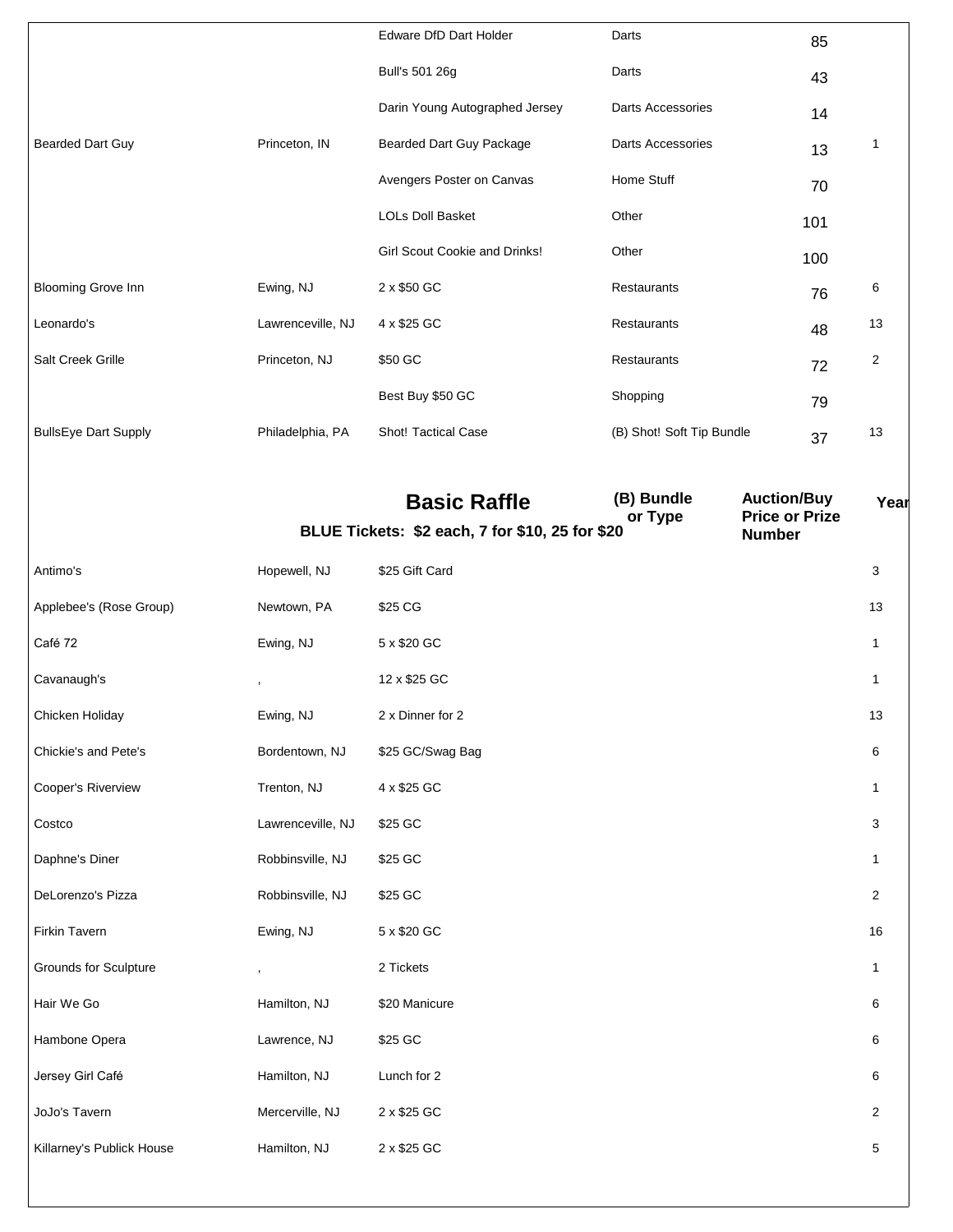| Lakeside Café & Liquors  | Pennington, NJ           | \$30 GC                   | $\mathbf{1}$   |
|--------------------------|--------------------------|---------------------------|----------------|
| Lilla Vanilla            | Hamilton, NJ             | 3 x \$20 GC               | $\mathbf{1}$   |
| Meatheadz                | Lawrenceville, NJ        | 3 x \$25 GC               | $\mathbf{1}$   |
| Papa's Tomato Pies       | Robbinsville, NJ         | 2 x \$25 GC               | 5              |
| Porfirio's               | Hamilton, NJ             | 2 x \$25 GC               | 9              |
| Randy's Man Cave         | Bordentown, NJ           | 2 X \$25 GC               | $\mathbf{1}$   |
| Rossi's Bar and Grill    | Hamilton, NJ             | 2 x \$25 GC               | $\overline{7}$ |
| Shake Shack              | Lawrenceville, NJ        | \$25 GC                   | $\mathbf{1}$   |
| Smoothie King            | $\overline{\phantom{a}}$ | \$25 Gift Card and Basket | $\mathbf{1}$   |
| Tara's Tavern            | Wrightstown, NJ          | Gift Bag                  | $\mathbf{1}$   |
| <b>Tastefully Simple</b> | $\overline{\phantom{a}}$ | <b>Gift Basket</b>        | $\mathbf{1}$   |
| Texas Roadhouse          | Hamilton, NJ             | Dinner for $2 + 2$ kids   | $\bf 8$        |
| Trader Joe's             | Princeton, NJ            | Gift Bag                  | 10             |
| <b>Turning Point</b>     | Lawrenceville, NJ        | 4 Meals for 2             | 5              |
| <b>UNO Chicago Grill</b> | Philadelphia, PA         | 2 x \$25 GC               | 12             |
| Vito's Pizzeria          | Pennington, NJ           | \$25 GC                   | 8              |
| Wildflowers              | Pennington, NJ           | \$25 GC                   | 11             |

|                               |                | <b>Buy It Now</b><br>Just pay the price and the item is yours! | (B) Bundle<br>or Type | <b>Auction/Buy</b><br><b>Price or Prize</b><br><b>Number</b> | Year |
|-------------------------------|----------------|----------------------------------------------------------------|-----------------------|--------------------------------------------------------------|------|
| Ritchie and Page Distributors | Trenton, NJ    | 2 Snowboards                                                   |                       | 75                                                           | 9    |
|                               |                | Jake Lamb bat                                                  | Sports                | 30                                                           |      |
|                               |                | Dalton Schultz Authentic NFL Football                          | Sports                | 50                                                           |      |
|                               |                | Michael Crabtree Raiders jersey                                | Sports                | 30                                                           |      |
|                               |                | Joe Mixon Autographed Jersey                                   | Sports                | 50                                                           |      |
|                               |                | Miguel Montero Cubs jersey                                     | Sports                | 30                                                           |      |
|                               |                | Glen Rice autographed basketball                               | Sports                | 30                                                           |      |
|                               |                | <b>Emanuel Sanders Saints jersey</b>                           | Sports                | 30                                                           |      |
|                               |                | DeShaun Watson mini-helmet                                     | Sports                | 50                                                           |      |
|                               |                | Hanley Ramirez RedSox jersey                                   | Sports                | 40                                                           |      |
| <b>Inklusive Sports</b>       | Des Moines, IA | Autographed Steven Matz Jersey                                 | Sports                | 20                                                           | 1    |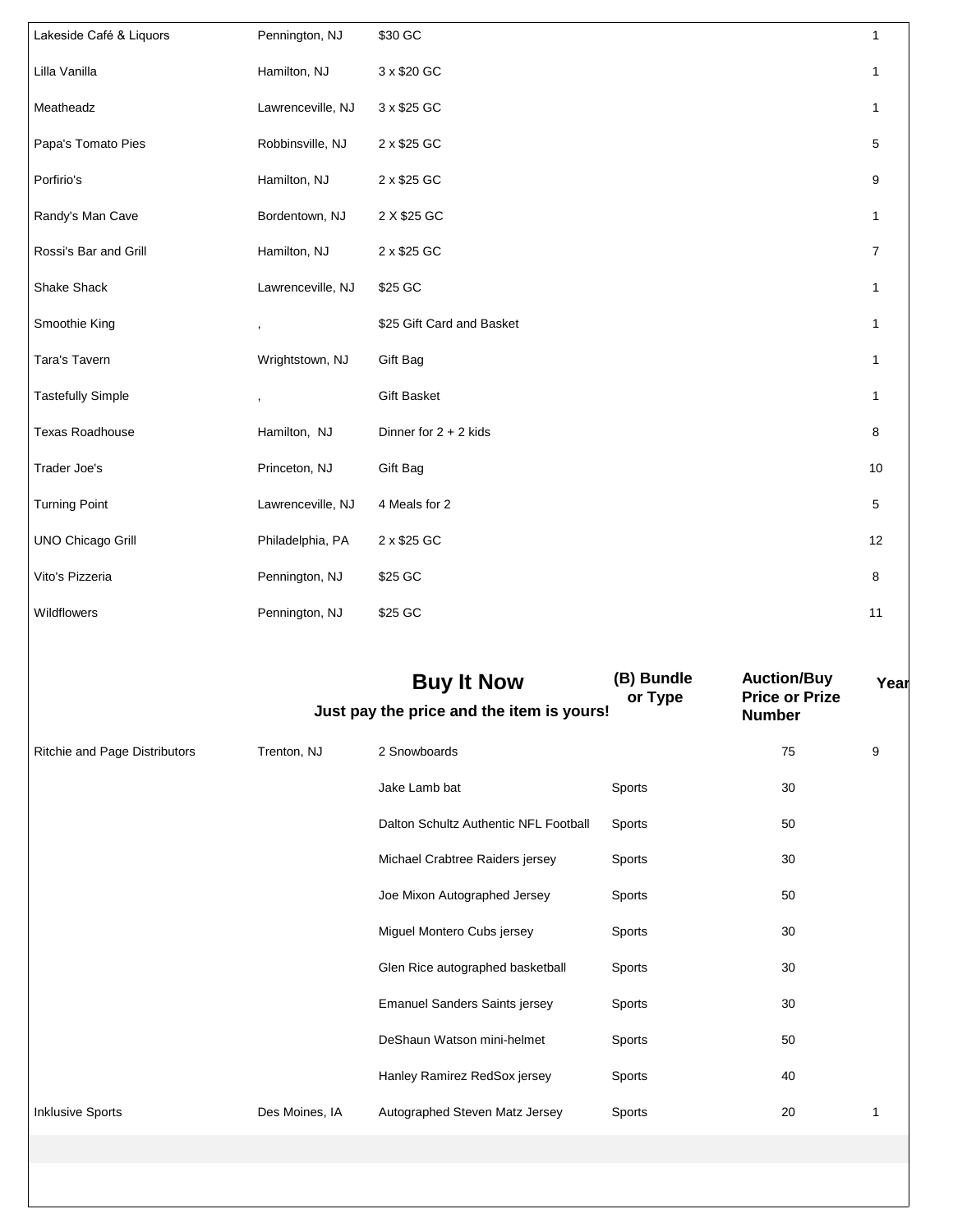|                                        |                   | Youth<br>Items that our youth will select from                 | (B) Bundle<br>or Type | <b>Auction/Buy</b><br><b>Price or Prize</b><br><b>Number</b> | Year           |
|----------------------------------------|-------------------|----------------------------------------------------------------|-----------------------|--------------------------------------------------------------|----------------|
| Alstede Farms                          | Chester, NJ       | Family Pack of Tickets                                         |                       |                                                              | 6              |
| Jersey Shore BlueClaws                 | Lakewood, NJ      | 4 Tickets to a game                                            |                       |                                                              | 10             |
| Morey's Surfside Pier                  | Wildwood, NJ      | 2 Tickets                                                      |                       |                                                              | 5              |
| New York Red Bulls                     | Harison, NJ       | 2 Tickets                                                      |                       |                                                              | 11             |
| <b>Rutgers Sports Marketing Office</b> | Piscataway, NJ    | 4 Tickets RU vs Wagner (9/10/22)                               |                       |                                                              | 11             |
| Shady Brook Farms                      | Yardley, PA       | \$50 Event Voucher                                             |                       |                                                              | $\overline{2}$ |
| <b>Trenton Thunder</b>                 | Trenton, NJ       | 4 Tickets to a 2022 Thunder Game                               |                       |                                                              | 15             |
|                                        |                   | <b>Door Prize</b><br>Smaller items we'll give out all day long | (B) Bundle<br>or Type | <b>Auction/Buy</b><br><b>Price or Prize</b><br><b>Number</b> | Year           |
| Brookwood Café                         | Hamilton, NJ      | 5 x \$10 GC                                                    |                       |                                                              | 4              |
| Classic Sub Shop                       | Hamilton Sq, NJ   | 3 x 1/2 Sub                                                    |                       |                                                              | 10             |
| L-Style                                | $\,$              | Flights/Shafts and Cases                                       |                       |                                                              | $\overline{2}$ |
| Outback Steakhouse                     | Hamilton, NJ      | 6 x \$10 Cards                                                 |                       |                                                              | 4              |
| Shake Shack                            | Lawrenceville, NJ | 10 Sandwich Cards                                              |                       |                                                              | 1              |
| Snap On Tools                          | Holland, PA       | <b>Assorted Goodies</b>                                        |                       |                                                              | 5              |
| The Simple Greek                       | Hamilton, NJ      | <b>BOGO Cards</b>                                              |                       |                                                              | 1              |
| Trenton Joe and Son                    | Ewing, NJ         | <b>Assorted Goodies</b>                                        |                       |                                                              | 12             |
|                                        |                   |                                                                |                       |                                                              |                |
|                                        |                   | <b>GiftBag</b><br><b>Give-Aways</b>                            | (B) Bundle<br>or Type | <b>Auction/Buy</b><br><b>Price or Prize</b><br><b>Number</b> | Year           |
| <b>Bottelsen</b>                       | Santa Maria, CA   | Bag of freebies                                                |                       |                                                              | 12             |
| <b>Dick's Sporting Goods</b>           | Freehold, NJ      | <b>DSG Coupons</b>                                             |                       |                                                              | 5              |
| Fire Beast Jerky                       | Philadelphia, PA  | 150 Bags of Jerky                                              |                       |                                                              | 1              |
| Liberty Coca-Cola                      |                   | Gift Bag Stuff                                                 |                       |                                                              | 1              |
| <b>Texas Roadhouse</b>                 | Hamilton, NJ      | Appy Cards                                                     |                       |                                                              | 8              |
|                                        |                   |                                                                |                       |                                                              |                |
|                                        |                   | <b>Other</b><br><b>Event Support</b>                           | (B) Bundle<br>or Type | <b>Auction/Buy</b><br><b>Price or Prize</b><br><b>Number</b> | Year           |
| Cook Athletic Association              | Hamilton, NJ      | Hall usage                                                     |                       |                                                              | 12             |
| Crown Trophy                           | Mercerville, NJ   | Event T-Shirts                                                 |                       |                                                              | 14             |